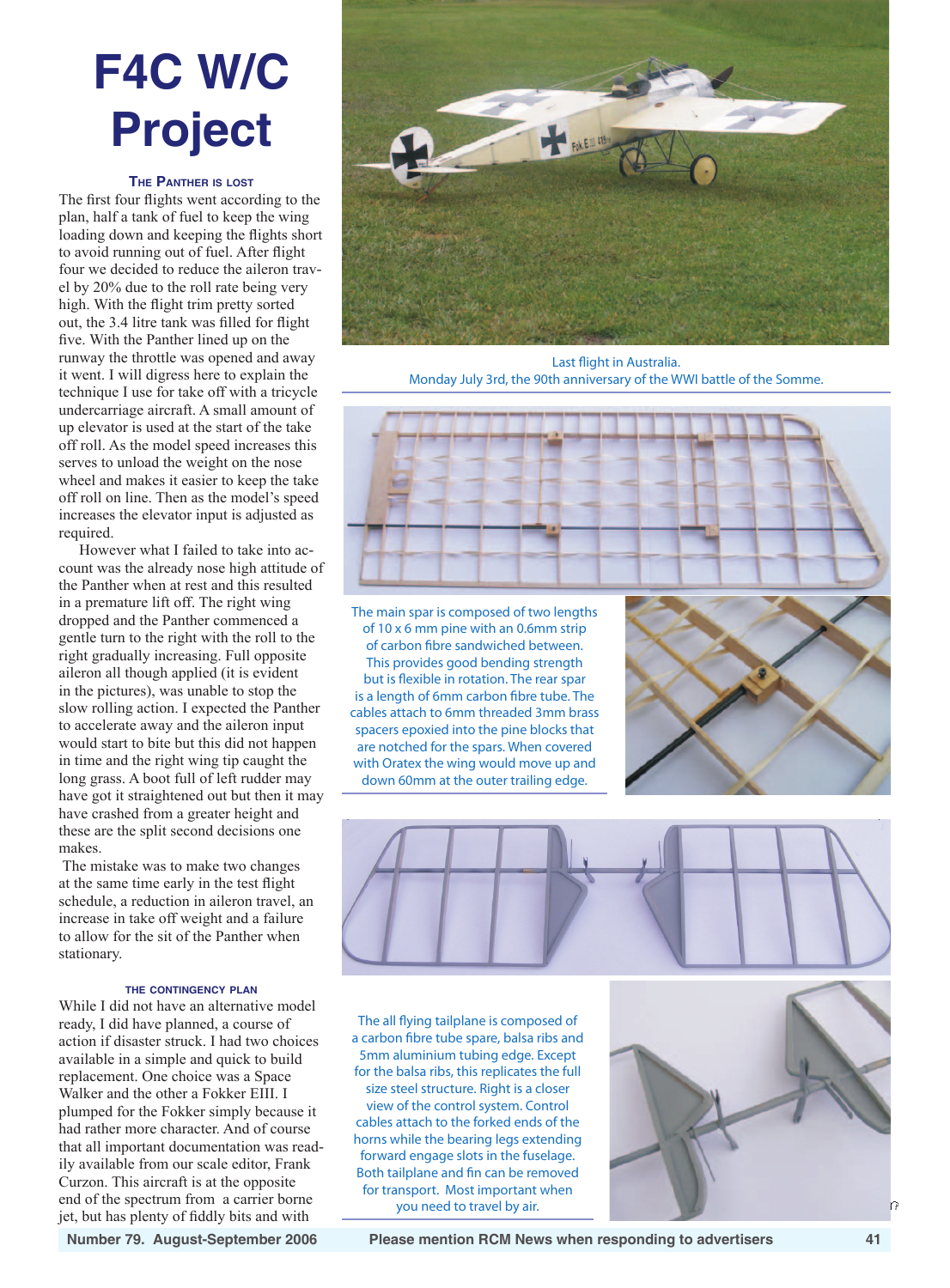#### **F4C W/C Project**

lateral control carried out by wing warping it certainly is different.

Two weeks of work had the basic structure completed and then it was on to the fancy and rather complicated metal work. The upper pylon that carries the wing warping cables was the easy bit and then the undercarriage structure which incorporates the lower wing warping control took a lot longer.

Much time was spent looking at old and rather indistinct photographs to work out how the various parts fitted together. The only detail photographs are of the world's only original Fokker EIII which is without covering, hanging from a roof and covered in a rather thick layer of dust. There is so much dust on the airframe that even the cable turn buckles are virtually hidden. There however several replicas flying and others under construction and as a scale model is also a replica one wonders how a replica of a replica would be received?

Frank suggested modifying a saucepan for the cowl as he had managed to get one of the right shape and size from his local supermarket. In spite of many visits to many supermarkets the correct size could not be found so the size smaller was purchased. Not quite the right size but some panel beating got it into shape. After emailing the supermarket chain as to the availability of the right size, the reply was that they no longer imported that size.

As there are no full size and covered Fokker EIII,s in existence, supplying colour and marking detail becomes a problem. The written description is of linen covering which is just doped and states that this appeared as a buff colour. Oratex covering was used for the model and when doped and painted with a coat of clear polyurethane to fuel proof it, was a close match to a colour illustration in the Squadron Signal Publication No 158. This may not be historically accurate but does qualify under the rules. Because of the lack of details one has to make judgements as to how things were done. For example it is impossible to tell from the surviving photographs whether rib stitching was used to hold the wing covering fabric to the ribs or whether rib tapes were also applied. It appears from some pictures that the fuselage and wings were covered with sleeves of fabric.

I was concerned about the effect of adverse yaw from the highly cambered wing and the inability to introduce differential to compensate for it. (Adverse yaw is caused by greater drag from the down going aileron when compared to the up going one and this reduces the effective-



The fuselage structure is 6mm pine longerons and braces. For the simulated cable bracing 1mm holes where drilled though the structure at the attach points and cord pulled though and then a dab of cyano applied. The Proxxon angle neck drill came to the fore here and made the hole drilling dead easy.

The upper pylon that supports the wing warping cable pulley and the landing wires that attach to the front spar. The aluminium skin is lithoplate that is burnished with a small wire brush in the Proxxon drill.





The undercarriage structure is 6mm chrome steel tube. The ends were flattened and ground for the attachments. Below is the control bellcrank for the wing warping system

ness of the roll input. In extreme cases it can cause the aircraft to turn in the opposite direction to the roll input.) I rigged the wings with washout at the tips to minimise any adverse yaw effect and in fact there is little evidence of any during flights to date. With a flexible wing structure supported by cables it is easy to adjust the cables to generate whatever rigging posi-



 **42 Subscribe and get delivery to your door and save dollars Radio Control Model News**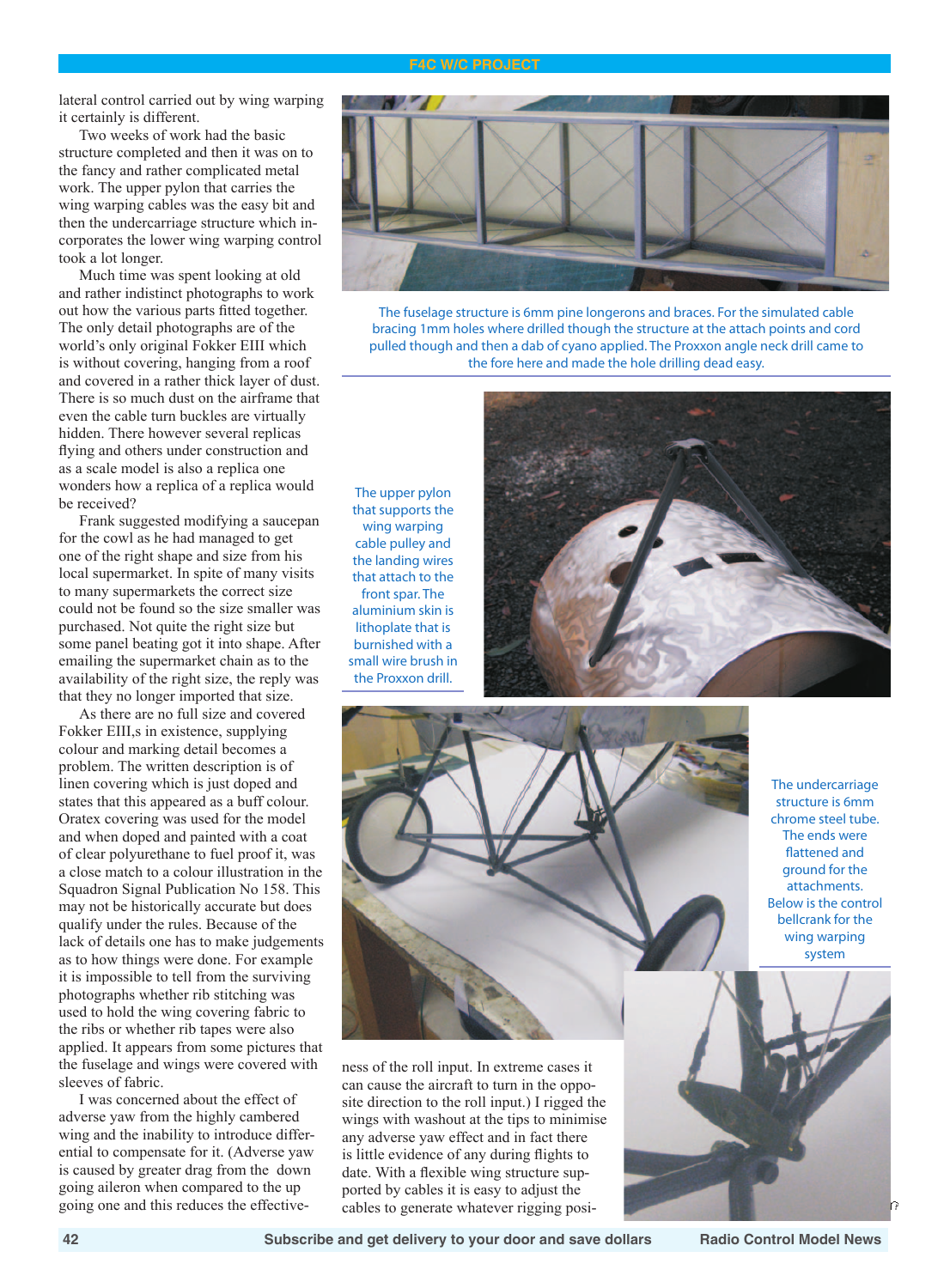#### **F4C W/C Project**

tion you want. Brought back memories of my time in the aircraft industry!

The Oberursel nine cylinder rotary engine that powered the Fokker turned at some 1200 RPM. So nine dived by two (it was a four stroke) and multiplied by 1200 gives us an exhaust note 5,400 pulses per minute. To get as close to this sound as possible an OS 160 Gemini four stroke twin was chosen to power the EIII. The rotary engines used in WWI typically did not have a throttle and power was reduced by switching of the ignition to cylinders. Full, three quarter, half and quarter power were available to the pilot and for an "idle" the complete ignition was momentarily turned off which is characterised by the blipping sound of the engine when one views film of these early aeroplanes.

To simulate this effect with a glow engine, I fitted a solenoid valve in the fuel line that is controlled by the button on top of the stick in the MC24. Push the button, the solenoid closes and shuts off the fuel. On board glow keeps the engine running when fuel is turned on again. When tested with a running engine the effect was exactly the opposite, turning off the fuel caused the engine to lean out and the RPM increased not decreased as required. So much for that idea!

Like many high end transmitters the MC24 has two throttle curves available and one can switch between these, so a reduced throttle curve was assigned to the stick button and presto, pressing the button blipped the engine. Mind you I did use fast and powerful digital servos on all controls including the throttle.

Four weeks into the project the structurally complete EIII flew and so far we



The pilot's seat frame is from 1/8 brass tubing silver soldered up. To be clad in litho plate and then leather.



The OS 160 Gemini installed. On top of the plate is the 1500mAh Lipo glow plug battery and the SJ glow controller. The glow plugs are connected in series so each plug gets 1.8 volts. Works like a dream and the idle is superb. The little box above the battery is the solenoid controller and has since been removed.

The servo installation and the undercarriage springing system. The black cotton covered elastic provides the shock absorbing and works really well. One can just see the elevator bellcrank with the cable attached.





The original EIII used this hand operated pump to transfer fuel from the rear to the front fuel tank. Makes for a perfect method of operating the radio switch.

are on track with six flights to date. And I must say that compared to a heavily loaded jet it is a doddle to fly.

When setting out a flight schedule for the competition one comes up with a very confusing and in my opinion a completely illogical rule. This is the classification into aerobatic and non aerobatic aeroplanes. If you deem the model to be aerobatic there are some manoeuvres that the model cannot use without a scoring penalty as these are restricted to non aerobatic aircraft. The problem is that many aircraft are only capable of limited aerobatic performance and you as a contestant may have to justify performing those which you may perform that may be considered outside of the aircraft's normal flight envelope. In the case of the Fokker EIII for example any negative "G" manoeuvres are completely out, yet a  $60^{\circ}$ wing over which it is capable of and did is listed for non aerobatic aircraft. Furthermore, a Lazy Eight which is essentially two wing overs joined by angled straight flight is OK for the EIII. What makes this Ŕ rule illogical is that under the realism in

 **43 Subscribe and get delivery to your door and save dollars Radio Control Model News**